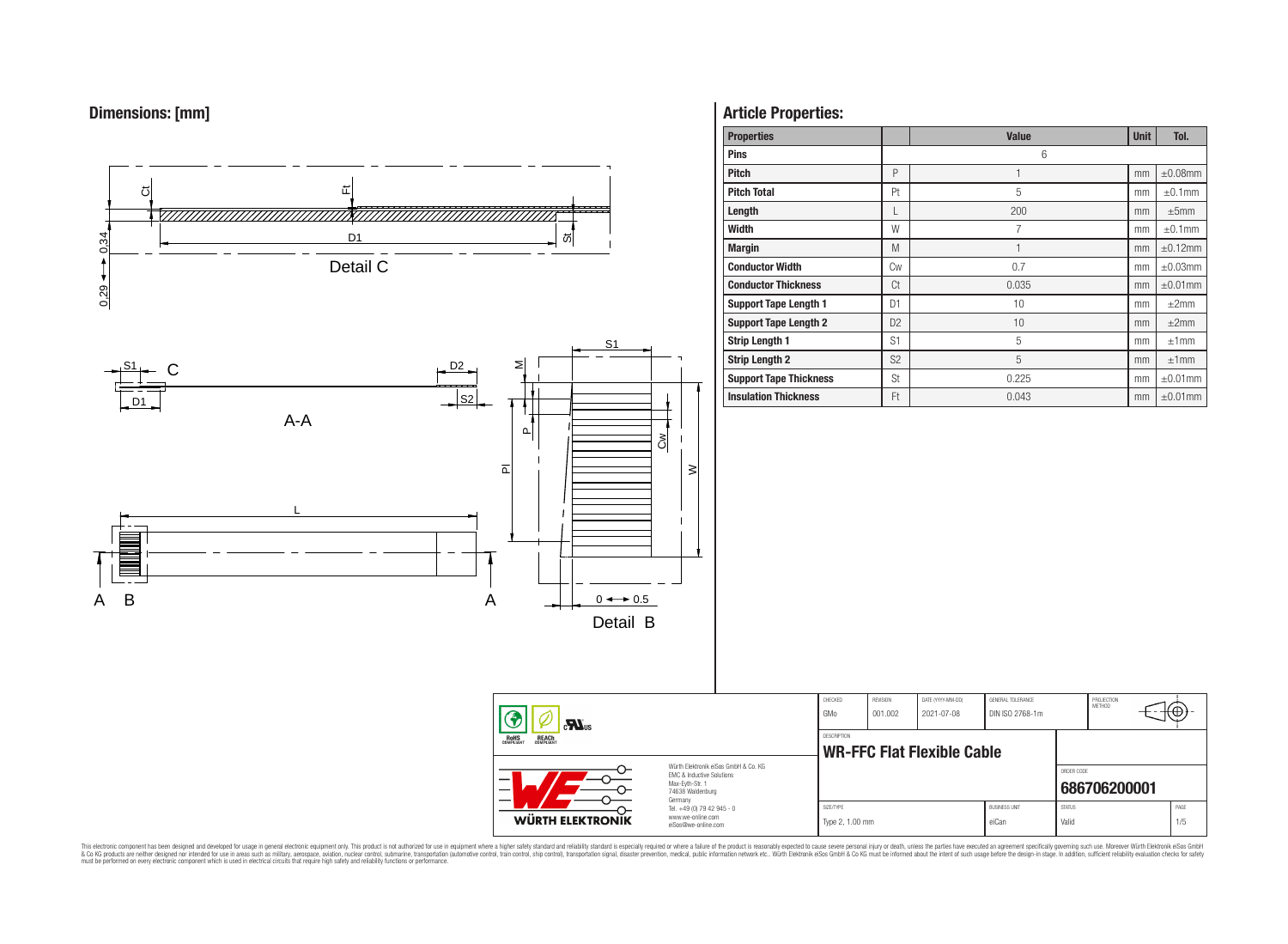# **Kind Properties:**

| <b>Duruping</b> | ററ<br>20 Mating cycles |
|-----------------|------------------------|

# **Material Properties:**

| <b>Insulator Material</b> | PET (White) |
|---------------------------|-------------|
| <b>Tape Material</b>      | PET (Blue)  |
| <b>Contact Material</b>   | Copper      |
| <b>Contact Plating</b>    | Tin         |

# **General Information:**

| Operating Temperature                   | -30 up to +105 $^{\circ}$ C |
|-----------------------------------------|-----------------------------|
| <b>Heat Resistance</b>                  | 110 °C x 96 HRS             |
| <b>Flammability Rating according to</b> | UL SUB.758                  |
| <b>Moisture Resistance</b>              | 40 °C, 95 % RH x 96 HRS     |

# **Electrical Properties:**

| <b>Properties</b>            |           | <b>Test conditions</b> | <b>Value</b> | Unit      | Tol. |
|------------------------------|-----------|------------------------|--------------|-----------|------|
| <b>Rated Current</b>         | ΙR        |                        |              | A         | max. |
| <b>Working Voltage</b>       |           |                        | 60           |           |      |
| <b>Insulation Resistance</b> | $R_{ISO}$ | 500 V (DC)             | 1000         | MΩ        | min. |
| <b>Withstanding Voltage</b>  |           | min No Breakdown       | 500          | V(AC)     |      |
| <b>Conductor Resistance</b>  | R         |                        | 1.09         | 0/m       | max. |
| <b>Contact Resistance</b>    | R         |                        | 20           | $m\Omega$ | max. |

# **Mechanical Properties:**

| <b>Properties</b>              | <b>Test conditions</b> | Value | <b>Unit</b>       | Tol. |
|--------------------------------|------------------------|-------|-------------------|------|
| <b>Elongation of Insulator</b> |                        | 60    | $\frac{0}{0}$     | min. |
| <b>Tensile strength</b>        |                        | 35    | N/mm <sup>2</sup> | min. |
| <b>Flexing test</b>            | $180^\circ$            | 20    | Times             | min. |
| <b>Abrasion</b>                |                        | 10000 | Times             | min. |

# **Certification: RoHS Approval RoHS Approval Compliant** [2011/65/EU&2015/863] **REACh Approval REACh Approval Conform or declared [(EC)1907/2006]**

# **cULus Approval E328849**

| <b>Packaging Properties:</b> |     |
|------------------------------|-----|
| Packaging                    | Bag |

| $\mathbf{r}$                                                                                                                                                                 |                                                   | CHECKED<br>GMo               | <b>REVISION</b><br>001.002 | DATE (YYYY-MM-DD)<br>2021-07-08 | <b>GENERAL TOLERANCE</b><br>DIN ISO 2768-1m |                        | PROJECTION<br><b>METHOD</b> | ⊣t₩∗        |
|------------------------------------------------------------------------------------------------------------------------------------------------------------------------------|---------------------------------------------------|------------------------------|----------------------------|---------------------------------|---------------------------------------------|------------------------|-----------------------------|-------------|
| <b>REACH</b><br>COMPLIANT<br><b>ROHS</b><br>COMPLIANT<br>Würth Elektronik eiSos GmbH & Co. KG<br>FMC & Inductive Solutions<br>Max-Eyth-Str. 1<br>74638 Waldenburg<br>Germany |                                                   | <b>DESCRIPTION</b>           |                            | WR-FFC Flat Flexible Cable      |                                             |                        |                             |             |
|                                                                                                                                                                              |                                                   |                              |                            |                                 |                                             | ORDER CODE             | 686706200001                |             |
| www.we-online.com<br>WÜRTH ELEKTRONIK                                                                                                                                        | Tel. +49 (0) 79 42 945 - 0<br>eiSos@we-online.com | SIZE/TYPE<br>Type 2, 1.00 mm |                            |                                 | <b>BUSINESS UNIT</b><br>eiCan               | <b>STATUS</b><br>Valid |                             | PAGE<br>2/5 |

This electronic component has been designed and developed for usage in general electronic equipment only. This product is not authorized for subserved requipment where a higher selection equipment where a higher selection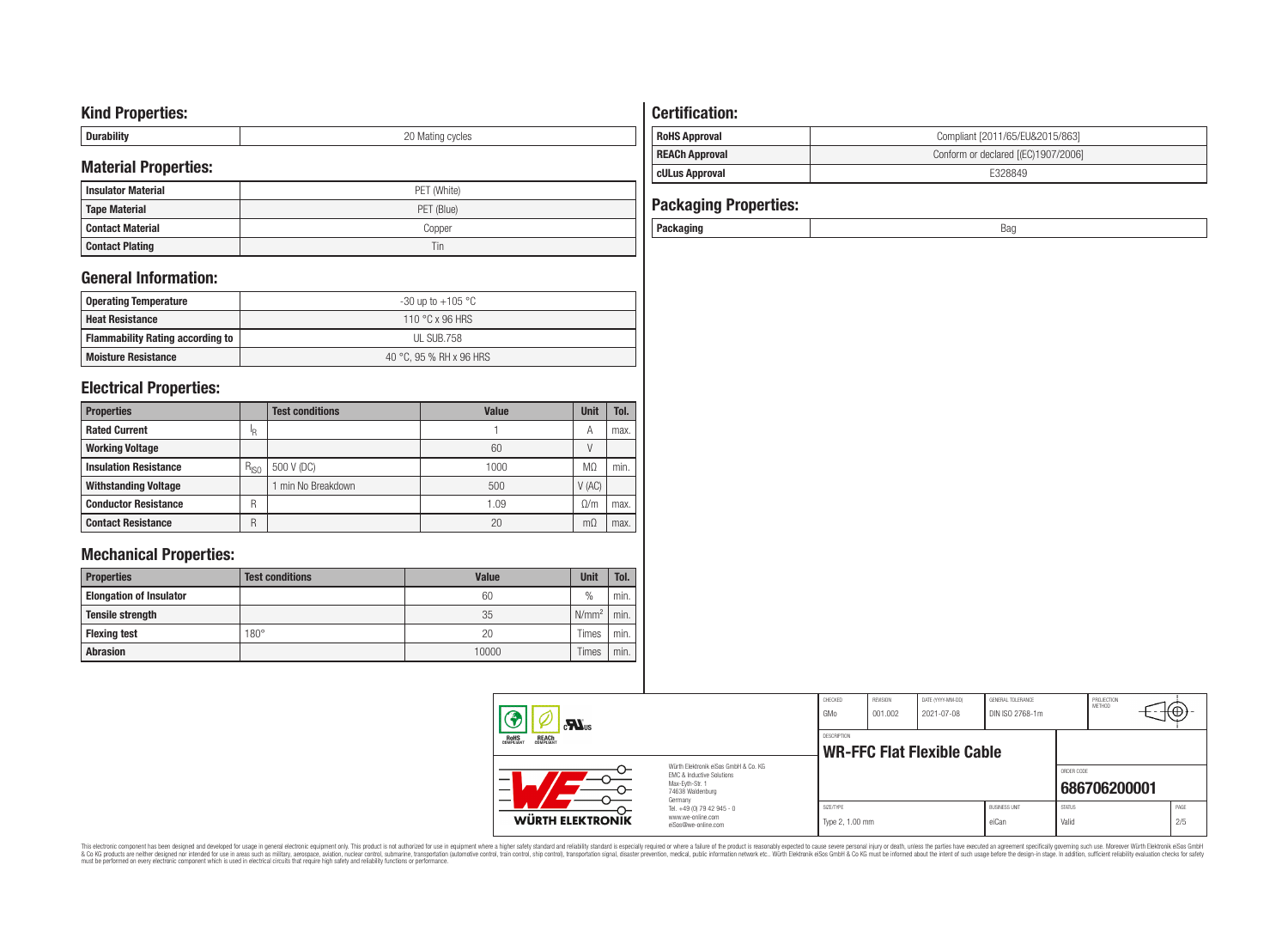

| <b>WÜRTH ELEKTRONIK</b>                    | Tel. +49 (0) 79 42 945 - 0<br>www.we-online.com<br>eiSos@we-online.com                                              | SIZE/TYPE<br>Type 2, 1.00 mm |                     |                                 | <b>BUSINESS UNIT</b><br>eiCan        | <b>STATUS</b><br>Valid |                      | PAGE<br>3/5 |  |
|--------------------------------------------|---------------------------------------------------------------------------------------------------------------------|------------------------------|---------------------|---------------------------------|--------------------------------------|------------------------|----------------------|-------------|--|
|                                            | Würth Elektronik eiSos GmbH & Co. KG<br>FMC & Inductive Solutions<br>Max-Evth-Str. 1<br>74638 Waldenburg<br>Germany |                              |                     |                                 |                                      | ORDER CODE             | 686706200001         |             |  |
| )HS<br>Pliant<br><b>REACH</b><br>COMPLIANT |                                                                                                                     | <b>DESCRIPTION</b>           |                     | WR-FFC Flat Flexible Cable      |                                      |                        |                      |             |  |
| 4<br>$\mathbf{M}$ <sub>us</sub>            |                                                                                                                     | CHECKED<br>GMo               | REVISION<br>001.002 | DATE (YYYY-MM-DD)<br>2021-07-08 | GENERAL TOLERANCE<br>DIN ISO 2768-1m |                        | PROJECTION<br>METHOD | √⊕→         |  |

This electronic component has been designed and developed for usage in general electronic equipment only. This product is not authorized for subserved requipment where a higher selection equipment where a higher selection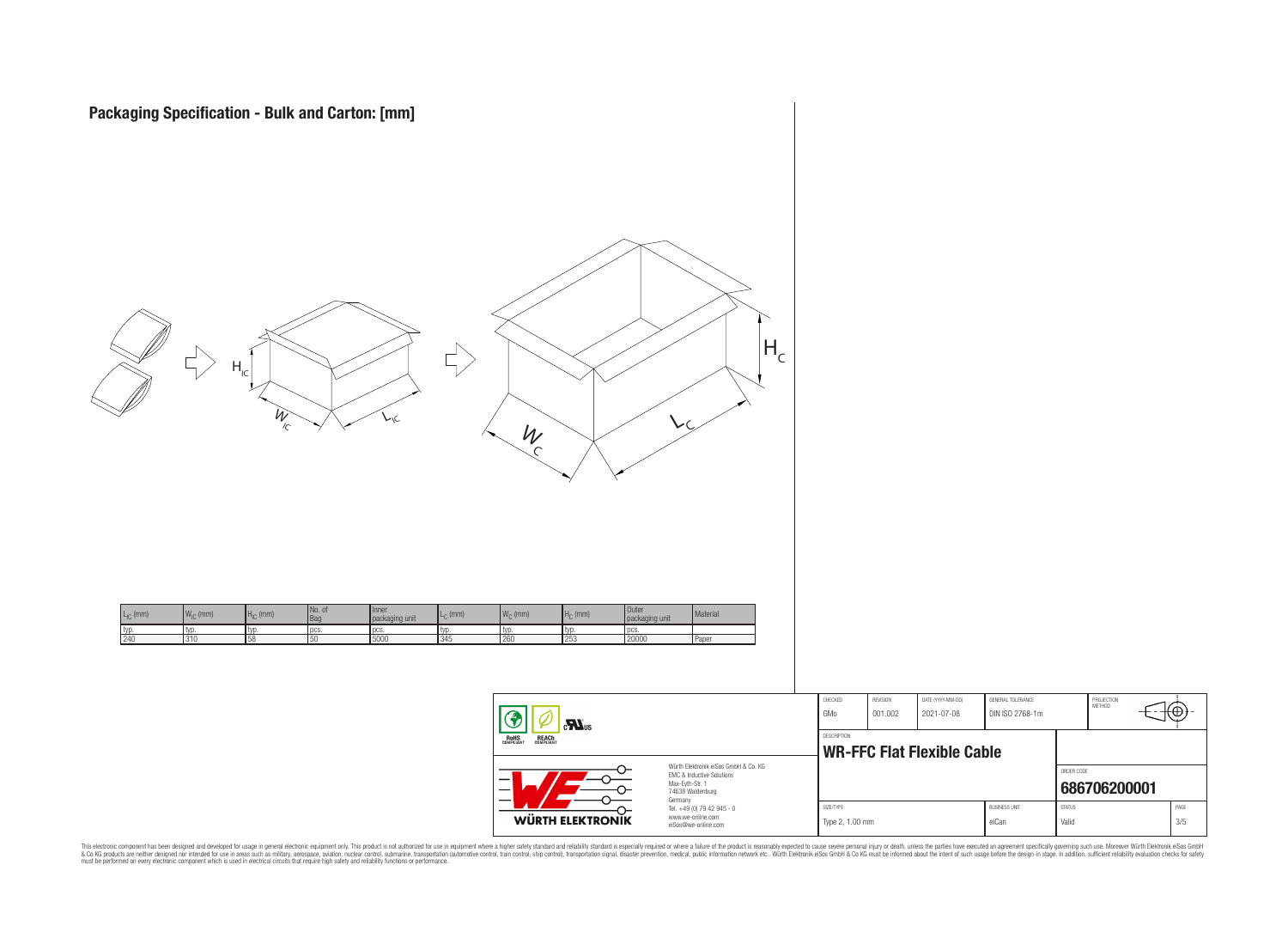# **Cautions and Warnings:**

# **The following conditions apply to all goods within the product series of the Connectors of Würth Elektronik eiSos GmbH & Co. KG:**

#### **General:**

- This mechanical component is designed and manufactured for use in general electronic equipment.
- Würth Elektronik must be asked for written approval (following the PPAP procedure) before incorporating the components into any equipment in fields such as military, aerospace, aviation, nuclear control, submarine, transportation (automotive control, train control, ship control), transportation signal, disaster prevention, medical, public information network, etc. where higher safety and reliability are especially required and/or if there is the possibility of direct damage or human injury.
- Mechanical components that will be used in safety-critical or high-reliability applications, should be pre-evaluated by the customer.
- The mechanical component is designed and manufactured to be used within the datasheet specified values. If the usage and operation conditions specified in the datasheet are not met, the component may be damaged or dissolved.
- Do not drop or impact the components, the component may be damaged.
- Prevent any damage or scratches on the component, especially on the actuator.
- Direct mechanical impact to the product shall be prevented (e.g overlapping of the PCB's).
- Würth Elektronik products are qualified according to international standards, which are listed in each product reliability report. Würth Elektronik does not warrant any customer qualified product characteristics beyond Würth Elektroniks' specifications, for its validity and sustainability over time.
- The responsibility for the applicability of the customer specific products and use in a particular customer design is always within the authority of the customer. All technical specifications for standard products do also apply to customer specific products.
- The mechanical component is designed to be used along with Würth Elektronik counterparts and tools. Würth Elektronik cannot ensure the reliability of these components while being used with other products.

#### **Product Specific:**

#### **Soldering:**

- The solder profile must comply with the technical product specifications. All other profiles will void the warranty.
- All other soldering methods are at the customers' own risk.

#### **Cleaning and Washing:**

- Washing agents used during the production to clean the customer application might damage or change the characteristics of the component, body, pins and termination. Washing agents may have a negative effect on the long-term functionality of the product.
- Using a brush during the cleaning process may deform function relevant areas. Therefore, we do not recommend using a brush during the PCB cleaning process.

#### **Potting and Coating:**

• If the product is potted in the customer application, the potting material might shrink or expand during and after hardening. Shrinking could lead to an incomplete seal, allowing contaminants into the components. Expansion could damage the components. We recommend a manual inspection after potting or coating to avoid these effects.

#### **Storage Conditions:**

- A storage of Würth Elektronik products for longer than 12 months is not recommended. Within other effects, the terminals may suffer degradation, resulting in bad solderability. Therefore, all products shall be used within the period of 12 months based on the day of shipment.
- Do not expose the components to direct sunlight.
- The storage conditions in the original packaging are defined according to DIN EN 61760-2.
- The storage conditions stated in the original packaging apply to the storage time and not to the transportation time of the components.

#### **Packaging:**

• The packaging specifications apply only to purchase orders comprising whole packaging units. If the ordered quantity exceeds or is lower than the specified packaging unit, packaging in accordance with the packaging specifications cannot be ensured.

#### **Handling:**

- Do not repeatedly operate the component with excessive force. It may damage or deform the component resulting in malfunction.
- In the case a product requires particular handling precautions, in addition to the general recommendations mentioned here before, these will appear on the product datasheet
- The temperature rise of the component must be taken into consideration. The operating temperature is comprised of ambient temperature and temperature rise of the component.The operating temperature of the component shall not exceed the maximum temperature specified.

These cautions and warnings comply with the state of the scientific and technical knowledge and are believed to be accurate and reliable. However, no responsibility is assumed for inaccuracies or incompleteness.

| $\sum_{s}$                                                                                                         |                                                                                   | CHECKED<br>GMo               | REVISION<br>001.002 | DATE (YYYY-MM-DD)<br>2021-07-08   | GENERAL TOLERANCE<br>DIN ISO 2768-1m |                        | PROJECTION<br>METHOD | ι₩ |             |
|--------------------------------------------------------------------------------------------------------------------|-----------------------------------------------------------------------------------|------------------------------|---------------------|-----------------------------------|--------------------------------------|------------------------|----------------------|----|-------------|
| <b>ROHS</b><br>COMPLIANT<br><b>REACH</b><br>COMPLIANT                                                              |                                                                                   | DESCRIPTION                  |                     | <b>WR-FFC Flat Flexible Cable</b> |                                      |                        |                      |    |             |
| Würth Elektronik eiSos GmbH & Co. KG<br>EMC & Inductive Solutions<br>-<br>Max-Eyth-Str. 1<br>—<br>74638 Waldenburg |                                                                                   |                              |                     |                                   |                                      | ORDER CODE             | 686706200001         |    |             |
| WÜRTH ELEKTRONIK                                                                                                   | Germany<br>Tel. +49 (0) 79 42 945 - 0<br>www.we-online.com<br>eiSos@we-online.com | SIZE/TYPE<br>Type 2, 1.00 mm |                     |                                   | <b>BUSINESS UNIT</b><br>eiCan        | <b>STATUS</b><br>Valid |                      |    | PAGE<br>4/5 |

This electronic component has been designed and developed for usage in general electronic equipment only. This product is not authorized for use in equipment where a higher safety standard and reliability standard si espec & Ook product a label and the membed of the seasuch as marked and as which such a membed and the such assume that income in the seasuch and the simulation and the such assume that include to the such a membed and the such